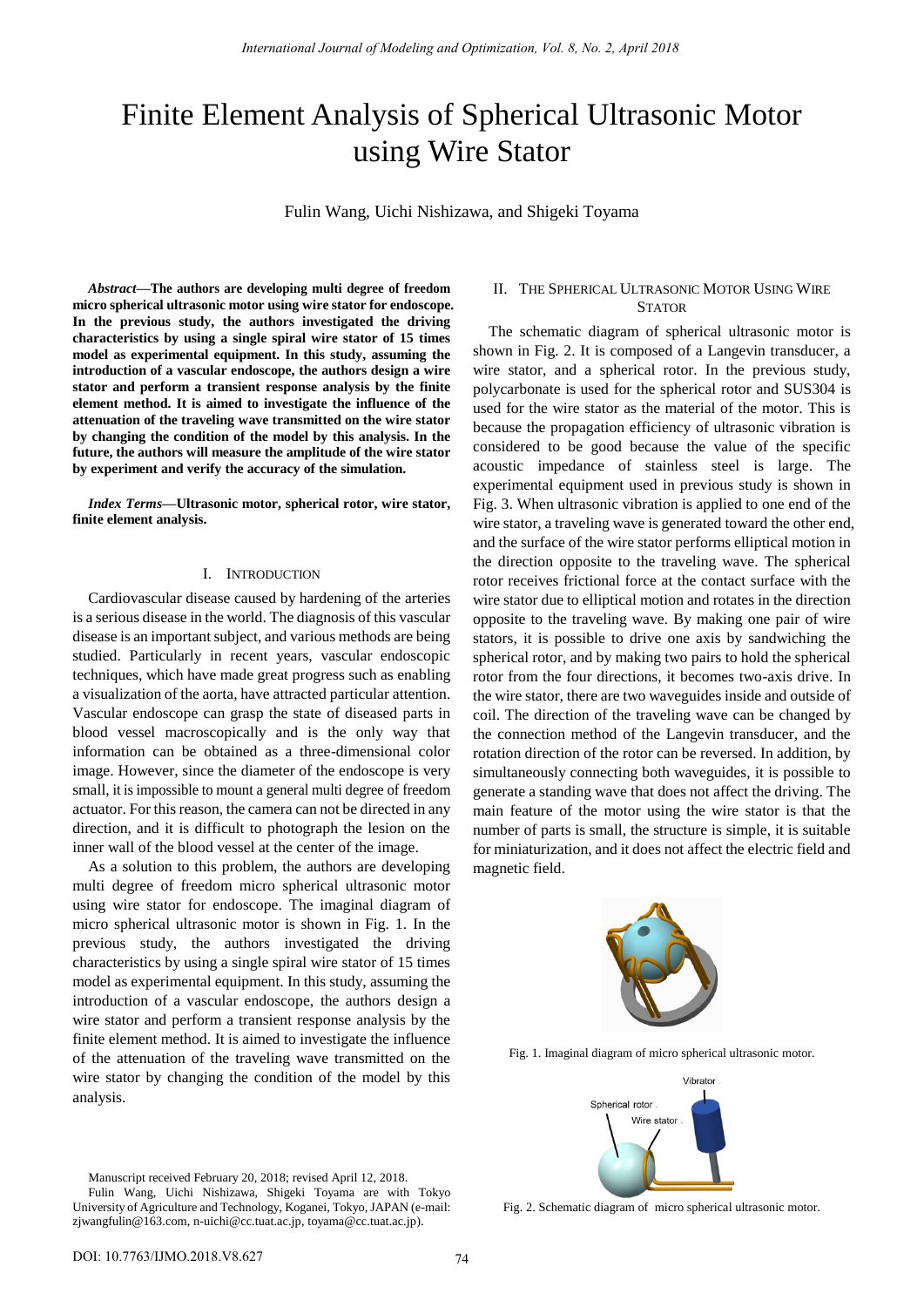## III. ANALYSIS MODEL OF LONG WAVEGUIDE WIRE STATOR

#### *A. Analysis of long Waveguide Wire Stator*

The length of a vascular endoscopic catheter is about 2 m, but the waveguide with the wire stator used in the previous study was 30 mm. In this study, the authors assume the introduction of a vascular endoscope and design the waveguide with the wire stator extended to 2 m as shown in Fig. 4. The wire stator used in the experiment is 15 times model. The size of long waveguide with wire stator and the wire stator used for experiment in previous study is shown in TABLE I. In order to investigate the damping of vibration applied to the wire stator, a transient response analysis is performed by the finite element method. The model used for finite element analysis is shown in Fig. 5. A displacement input is made to the node at one end of the wire stator in the conditions as shown in TABLE II, and the displacement of the node of the coil part, which is the contact part with the spherical rotor, is outputted. For comparison, a finite element model of the wire stator used in the previous study as shown in Fig. 6 is also made. In this model transient response analysis is performed by inputting the displacement in the same condition as the 2 m waveguide. In this study, Femap with NX Nastran is used for finite element analysis.



Fig. 5. Analysis model of long waveguide wire stator without support.



Fig. 6. Analysis model of experimental wire stator without support.

| <b>TABLE I: SIZE OF WIRE STATOR</b> |                             |                                |  |  |
|-------------------------------------|-----------------------------|--------------------------------|--|--|
|                                     | Experimental wire<br>stator | Long wave guide<br>wire stator |  |  |
| Length of wave guide (mm)           | 30                          | 2000                           |  |  |
| Outside diameter of coil (mm)       |                             |                                |  |  |
| Wire diameter (mm)                  | 0.5                         |                                |  |  |

|  | <b>TABLE II: SIMULATION CONDITIONS</b> |
|--|----------------------------------------|
|  |                                        |
|  |                                        |

| Input waveform $(-)$ | Sine pulse            |
|----------------------|-----------------------|
| Frequency (kHz)      | 24.6                  |
| Amplitude (m)        | 0.01                  |
| Simulation time (s)  | 0.03                  |
| Sampling time (s)    | $5.0813\times10^{-6}$ |
|                      |                       |

#### *B. Analysis Result of long Waveguide Wire Stator*

The displacement from 0.0025 s to 0.003 s in the coil part of each stator obtained by analysis as shown in Fig. 7. It can be seen that the amplitude of the coil part of the long waveguide is clearly reduced as compared with short waveguide. The amplitude of the stator with the 2000 mm waveguide is 0.026 mm and the amplitude of the stator with the 30 mm waveguide is 0.081 mm, which is decreased by 68.4%. In the previous study, the driving characteristic is evaluated by changing the voltage applied to the Langevin resonator, which is the vibration source. At that time, the displacement due to the vibration of the tip of the Langevin resonator is measured with a laser displacement meter. As a result, it is known that in the range of 60 Vp-p or less, as the applied voltage increases, the amplitude of the displacement input made to the wire stator increases. The decrease in input displacement at each voltage difference is shown in Fig. 8. From this figure, it can be seen that the decreasing rate of the amplitude is 68.4%, which is obtained by extending the waveguide by about 67 times, and it almost agrees with the decreasing rate by decreasing the applied voltage by 30 Vp-p. From the above, it can be considered that the damping of vibration is affected by extending the waveguide and it can be reproduced by changing the input of the Langevin transducer without using the same size experimental equipment.

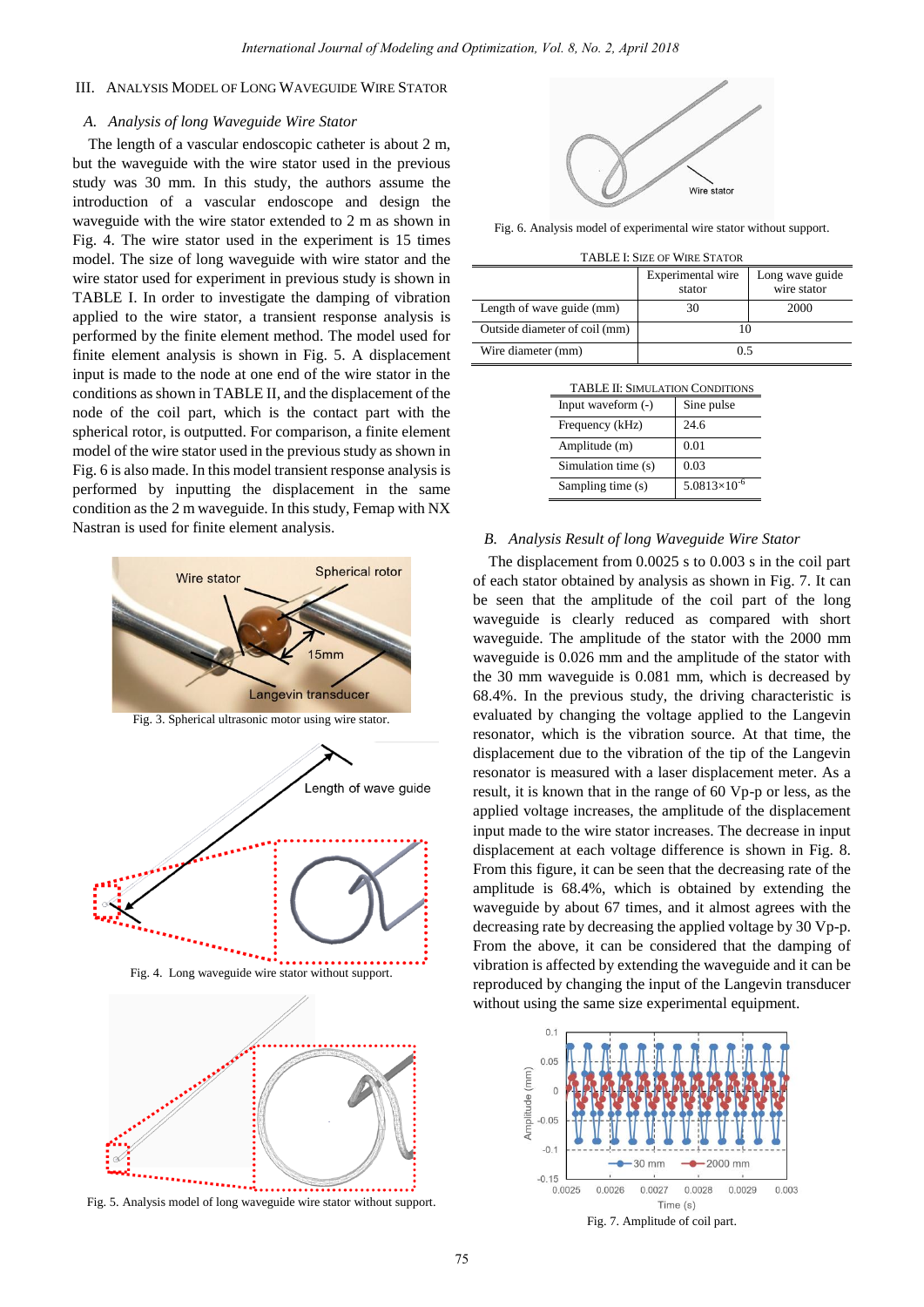

Fig. 8. Relations of voltage difference and amplitude decreasing rate.

## IV. ANALYSIS MODEL OF SUPPORT WAVEGUIDE WIRE **STATOR**

#### *A. Analysis of Support Waveguide Wire Stator*

As described in Section III. A, assuming the introduction of a vascular endoscope, the wire stator is 2 m. Therefore, it is necessary to support the waveguide during operation. As shown in Fig. 9, a support structure is added to the model of the wire stator in this study, and a transient response analysis is performed by the finite element method. All the materials of the added structure are SUS304, which is the same as the material of the stator, and the line of the rod-like part is the same as the stator. The displacement input made in the model is added to this support structure in the conditions shown in Table II. In the input, the direction perpendicular to the support rod is defined as the x direction, and the parallel direction is defined as the y direction, and the displacement in the node of the coil part is outputted in these two directions.

## *B. Analysis result of support waveguide wire stator*

The analysis results are from 0.0025 s to 0.003 s shown in Fig. 10 when the displacement input is made in the x direction, and the analysis results from 0.0025 s to 0.003 s shown in Fig. 11 when the displacement input is made in the y direction.

As shown in Fig. 8, the amplitude in the coil part of the stator having the support structure in the waveguide is 0.058 mm, and the amplitude in the coil part of the stator having no support structure in the waveguide is 0.081 mm. From this result, when the displacement input is made in the direction perpendicular to the support rod, the influence on the amplitude of the support appears as a decrease of 27.3%. Further, as shown in Fig. 9, the amplitude in the coil part of the stator having the support structure in the waveguide is 0.091 mm and the amplitude in the coil part of the stator having no support structure in the waveguide is 0.27 mm. From this result, when the displacement input is made in the direction parallel to the support rod, the influence on the amplitude of the support appears as a decrease of 66.8%. Comparing these two results, the amplitude is decreased by 39.5% when displacement input is made in the y direction rather than in the x direction. The reason for this result is that excitation in the y direction is difficult because the support structure is not easily bent due to the structure and the amplitude is suppressed by direct support. From the above, it can be confirmed that the vibration transmitted to the coil part varies depending on the direction of the displacement input made to the tip with the same support structure. In addition, more attenuating appears as the traveling wave close to parallel to the support structure.



Fig. 9. Analysis model of wire stator with support.



Fig. 10. Amplitude of coil part (*x* direction input).



Fig. 11. Amplitude of coil part (*y* direction input).

#### V. CONCLUSION AND FUTURE POLICY

Assuming the introduction of a vascular endoscope, the waveguide with the wire stator of 2 m and the support structure added to the wire stator is designed. The transient response analysis is performed by the finite element method for the model that is the waveguide with the wire stator of 2 m, and it is shown that the wire stator used in the previous study can be reproduced by controlling the input from the viewpoint of the decreasing rate of the amplitude. The transient response is performed by the finite element method for the model of the wire stator with the support structure added, and it was possible to clarify that the damping is affected by the structure and vibration direction.